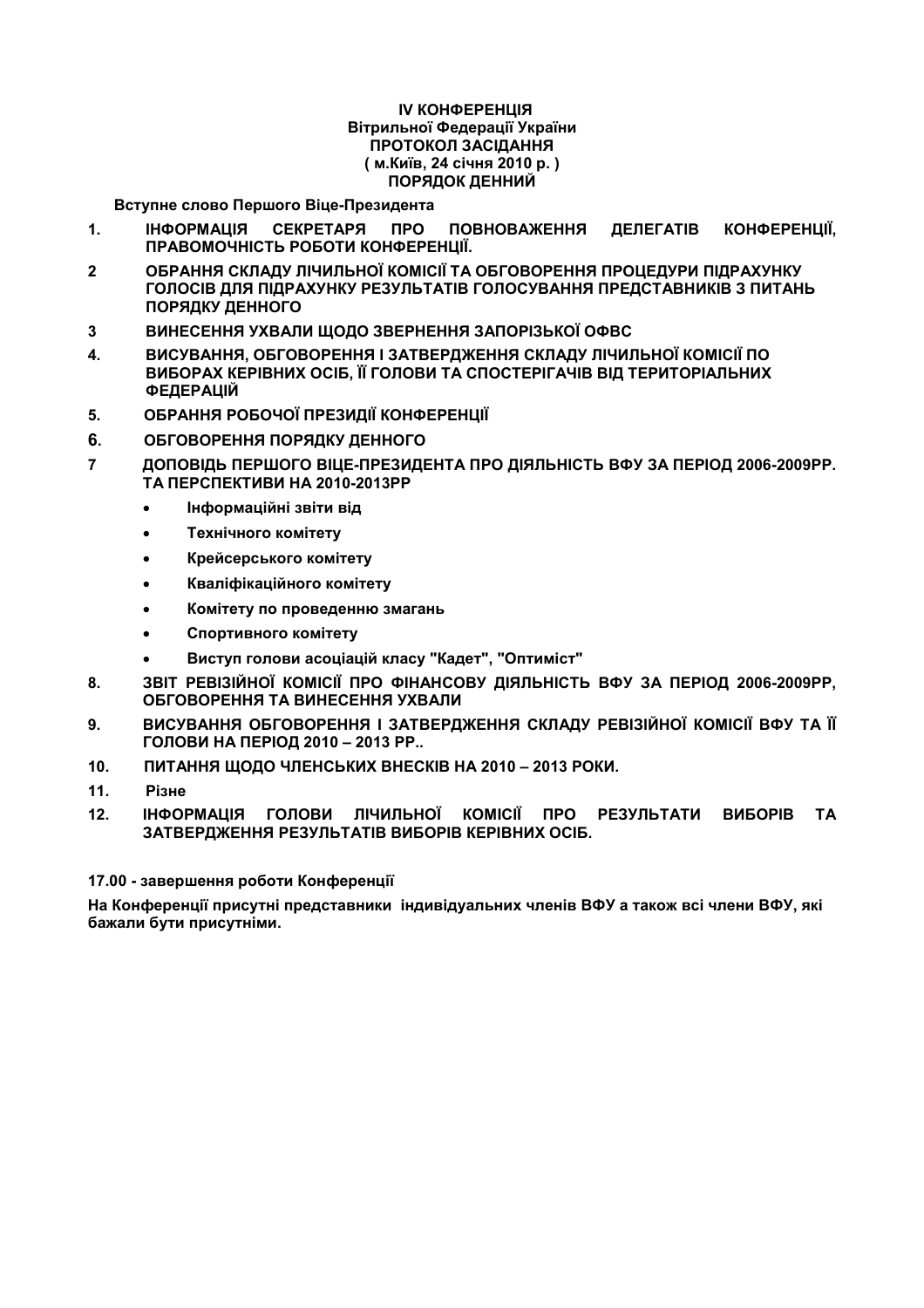## СЛУХАЛИ: Питання Перше Порядку Денного

## ІНФОРМАЦІЯ СЕКРЕТАРЯ ПРО ПОВНОВАЖЕННЯ ДЕЛЕГАТІВ КОНФЕРЕНЦІЇ, ПРАВОМОЧНІСТЬ РОБОТИ КОНФЕРЕНЦІЇ

#### Доповідь Секретаря ВФУ про результати реєстрації

Секретар ВФУ доповів присутнім про результати реєстрації членів Територіальних осередків ВФУ, які мають відповідно до чинного Статуту ВФУ право внесення пропозицій і голосування по питаннях Порядку Денного Конференції і представлені або особисто, або представниками, яким вони делегували право голосу на Конференції ВФУ. Результати реєстрації наведено у таблиці.

| N<br>п/п       | Прізвище представника         | Місто чи область      | Загалом по<br>Територіальній<br>Федерації | Яку<br>кількість<br>членів ВФУ<br>репрезентує<br>представник |
|----------------|-------------------------------|-----------------------|-------------------------------------------|--------------------------------------------------------------|
| 1              | Олена Майорова / Юрій Даценко | м.Київ                | 401                                       | 13 / 388                                                     |
| $\overline{2}$ | Олександр Вірченко            | м.Севастополь         | 141                                       | 141                                                          |
| 3              | Валерій Гусенко               | Дніпропетровської ФВС | 94                                        | 94                                                           |
| $\overline{4}$ | Віктор Колєсніков             | Донецької ФВС         | 165                                       | 165                                                          |
| 5              | Віктор Поліхранов             | Запорізької ФВС       | 165                                       | 165                                                          |
| 6              | Василь Колобов                | ФВС Київської області | 223                                       | 223                                                          |
| $\overline{7}$ | Сергій Ісаков                 | Миколаївської ФВС     | 208                                       | 208                                                          |
| 8              | Сергій Черв'яков              | Одеської ФВС          | 269                                       | 269                                                          |
| 9              | Олег Бондаренко               | Полтавської ФВС       | 21                                        | 21                                                           |
| 10             | Сергій Шевченко               | Харківської ФВС       | 144                                       | 144                                                          |
| 11             | Владислав Миргородський       | Херсонської ФВС       | 246                                       | 246                                                          |
| 12             | Олександр Мазін               | Черкаської ФВС        | 120                                       | 120                                                          |
| 13             | Михайло Райхерт               | Індивідуальні         |                                           |                                                              |
| 14             | Представники відсутні         | Інші індивідуальні    | 32                                        | $\Omega$                                                     |
|                |                               | ЗАГАЛОМ               | 2230                                      | 2198                                                         |

Члени ВФУ м. Києва представлені двома представниками, члени ВФУ з інших територіальних федерацій представлені або керівними особами відповідної федерації або представниками цих федерацій, повноваження яких засвідчені відповідними дорученнями та заявами і були надані під час реєстрації. Відсутні представники Кировоградської ОФВС, члени ВФУ з якої у 2009 році не сплатили членські внески і у виборах участі не брали. Загалом на Конференції представлені 2198 членів ВФУ з 2230 за списками, що складає 98.6% від загальної кількості членів ВФУ. З огляду на зазначене, запропоновано визнати повноваження та кількість голосів представників членів ВФУ, а також вважати Конференцію правомочною та розпочати роботу Конференції.

#### Для голосування запропоновано пропозицію: відкрити конференцію і розпочати роботу. Результати голосування

| За пропозицію | Проти пропозиції | Утримався | Не брав участі |  |
|---------------|------------------|-----------|----------------|--|
| 2198          |                  |           |                |  |

# Ухвалено одноголосно

## **УХВАЛИЛИ**

- 1. Визнати повноваження представників членів ВФУ за наведеним списком
- Вважати Конференцію правомочною і розпочати роботу.  $2.$

## СЛУХАЛИ: Питання Друге Порядку Денного

#### ОБРАННЯ СКЛАДУ ЛІЧИЛЬНОЇ КОМІСІЇ ТА ОБГОВОРЕННЯ ПРОЦЕДУРИ ПІДРАХУНКУ ГОЛОСІВ ДЛЯ ПІДРАХУНКУ РЕЗУЛЬТАТІВ ГОЛОСУВАННЯ ПРЕДСТАВНИКІВ З ПИТАНЬ ПОРЯДКУ ДЕННОГО.

Для підрахунку результатів голосування з питань Порядку Денного Конференції пропонується обрати Лічильну комісію у складі двох осіб. Один з членів комісії підраховує результати ЗА, інший - ПРОТИ. Підрахунок голосів проводиться за наступним. Підчас реєстрації кожному представникові видано мандат з зазначенням кількості голосів членів ВФУ, яких від репрезентує. Друга частина мандата знаходиться у Секретаря ВФУ Після оголошення голосування секретар оголошує прізвище представника і відповідно до його рішення (за - проти - утримався) передає другу половину мандата представника з його кількістю голосів призначеному членові комісії з підрахунку результатів<br>голосування Мандати представників, які УТРИМАЛИСЯ, лишаються у секретаря Кожний з членів Лічильної комісії веде свій протокол і після підрахунку голосів повертає другу частину мандату Секретареві з зазначенням кількості підрахованих ним голосів. Головуючий оголошує результати голосування і відповідну ухвалу.

Запропоновано обрати Лічильну Комісію у складі

Ганна Калініна - м. Київ - підрахунок голосів ЗА,

Костянтин Ільчук - м. Київ - підрахунок голосів ПРОТИ

Після обговорення запропоновано затвердити пропонований порядок голосування з питань Порядку Денного та пропонований склад Комісії.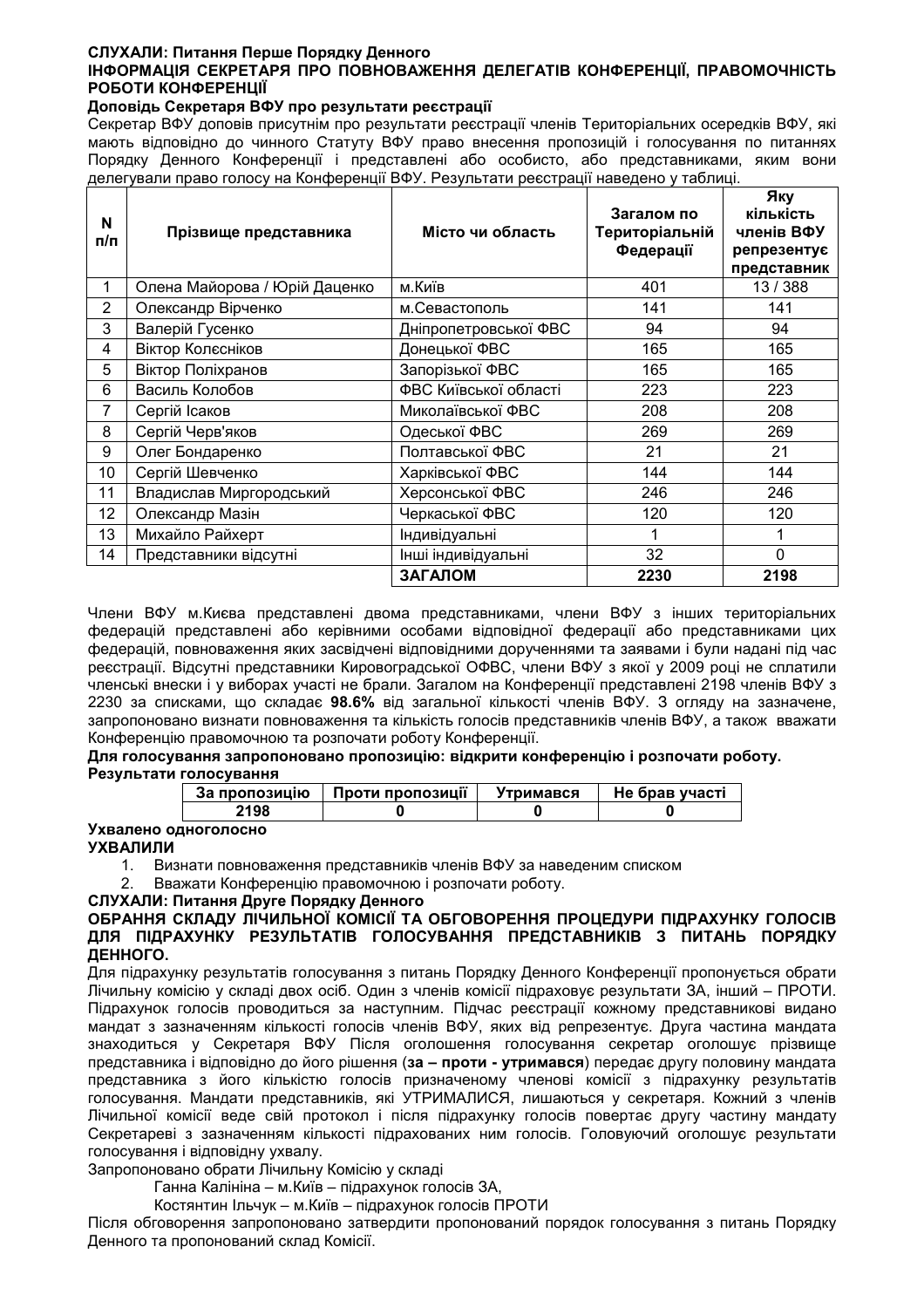#### Результати голосування

| За пропозицію | Проти пропозиції | Утримався | Не брав участі |
|---------------|------------------|-----------|----------------|
| 2198          |                  |           |                |

# Ухвалено одноголосно

## **УХВАЛИЛИ**

- $\overline{1}$ Затвердити запропоновану процедуру голосування з питань Порядку денного Конференції.
- Затвердити Лічильну Комісію з підрахунку результатів голосування з питань Порядку Денного  $\overline{2}$ Конференції у складі

Ганна Калініна - м. Київ - підрахунок голосів ЗА

Костянтин Ільчук - м. Київ - підрахунок голосів ПРОТИ

# СЛУХАЛИ Питання Третє Порядку Денного

## ВИНЕСЕННЯ УХВАЛИ ЩОДО ЗВЕРНЕННЯ ЗАПОРІЗЬКОЇ ОФВС

Секретар поінформував присутніх про звернення до Конференції ВФУ членів Запорізької ОФВС, яке було передано під час реєстрації. Щодо суті звернення - члени Запорізького Крейсерського яхт-клубу вважають, що під час виборів Керівних осіб ВФУ було порушено пп. 2.1.1 та 2.1.2 «Положення про вибори Керівних осіб ВФУ» і, з огляду на це, пропонують перенести термін голосування на подальше. фактично - проведення всієї виборчої процедури з початку. У такому разі проведення IV Конференції з питання обрання Керівних осіб на новий чотирирічний термін втрачає сенс. Після обговорення питання запропоновано продовжити роботу конференції, підбити підсумки виборів Керівних осіб ВФУ на 2010-2013 рр. а власне звернення Запорізької ОФВС розглянути у п. Різне Порядку денного.

#### Результати голосування

| За пропозицію | Проти пропозиції | Утримався | Не брав участі |  |
|---------------|------------------|-----------|----------------|--|
| 2198          |                  |           |                |  |

## Ухвалили:

- 1. Продовжити роботу конференції.
- Підбити підсумки виборів Керівних осіб ВФУ на 2010-2013 рр.  $2<sub>1</sub>$
- Звернення Запорізької ОФВС розглянути у п. Різне Порядку денного  $3<sub>1</sub>$

# СЛУХАЛИ Питання Четверте Порядку Денного

## ВИСУВАННЯ. ОБГОВОРЕННЯ І ЗАТВЕРДЖЕННЯ СКЛАДУ ЛІЧИЛЬНОЇ КОМІСІЇ ПО ВИБОРАХ КЕРІВНИХ ОСІБ, ЇЇ ГОЛОВИ ТА СПОСТЕРІГАЧІВ ВІД ТЕРИТОРІАЛЬНИХ ФЕДЕРАЦІЙ.

В обговоренні запропоновано обрати Лічильну комісію з підрахунку результатів виборів Керівних осіб ВФУ у кількості семи осіб.

## Результати голосування

| -------------- |                  |           |                |
|----------------|------------------|-----------|----------------|
| За пропозицію  | Проти пропозиції | Утримався | Не брав участі |
| 2198           |                  |           |                |

## Ухвалили: створити Лічильну Комісію у складі 7 осіб

До складу Комісії запропоновано наступних осіб

Райхерт Михайло - Голова комісії, Колобов Іван, Кисельова Юлія, Косарева Світлана, Чеботарьов Ігор, Храменкова Ірина, Євдокимов Олександр

Запропоновано проголосувати за зазначених осіб списком. Заперечень не надійшло.

Запропоновано затвердити Лічильну Комісію наведеним вище списком.

## Результати голосування

| ------------  |                  |           |                |
|---------------|------------------|-----------|----------------|
| За пропозицію | Проти пропозиції | Утримався | Не брав участі |
| 2198          |                  |           |                |

#### Персональний склад Лічильної комісії по підрахунку результатів виборів Керівних осіб ВФУ ухвалено одноголосно.

Пропозицій шодо обрання спостерігачів не надходило і їх не обирали.

## **УХВАЛИЛИ**

Для підрахунку результатів вибрів Керівних осіб ВФУ утворити лічильну Комісію з семи 1 осіб у складі

Райхерт Михайло - Голова комісії (м. Київ), Колобов Іван Кисельова Юлія Косарева Світлана Чеботарьов Ігор Храменкова Ірина Євдокимов Олександр

 $\overline{2}$ Виборчій комісії ВФУ передати Бюлетені по виборах Керівних осіб ВФУ, які отримані від представників територіальних федераціїй, до Лічильної комісії для підрахунку результатів виборів.

## СЛУХАЛИ: Питання П'яте Порядку Денного

## ОБРАННЯ РОБОЧОЇ ПРЕЗИДІЇ КОНФЕРЕНЦІЇ

Для ведення засідання Конференції запропоновано обрати Робочу Президію, яка складається з пяти осіб, а саме - Сергій Щербаков - Перший Віце-Президент ВФУ, Сергій Машовець - Почесний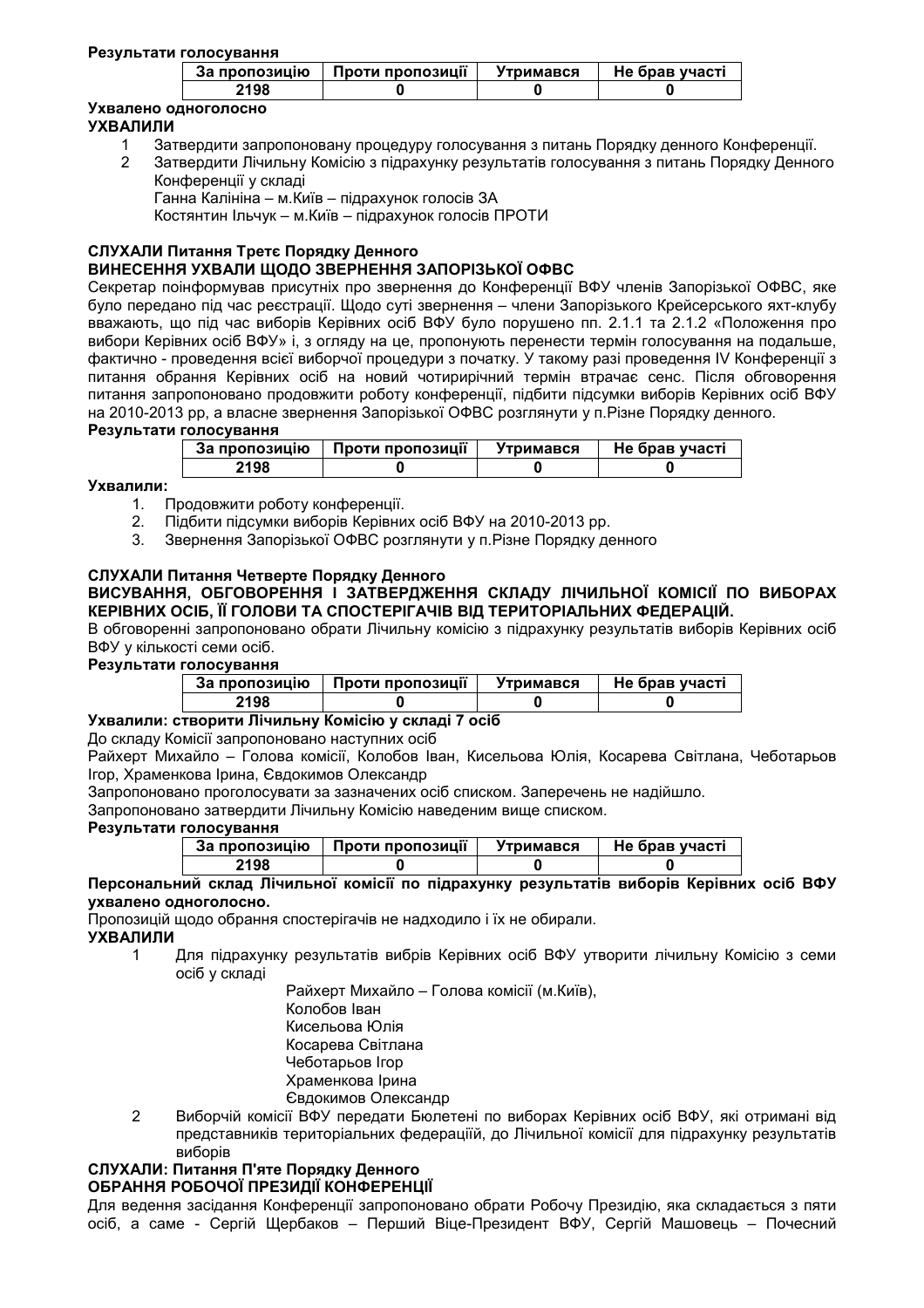Запропоновано проголосувати за зазначених осіб списком. Заперечень не надійшло.

Запропоновано затвердити Робочу Президію Конференції за наведеним вище списком.

#### Результати голосування

| <b>Проти пропозиції</b><br>За пропозицію |  | Утримався | Не брав участі |  |
|------------------------------------------|--|-----------|----------------|--|
| 198؛                                     |  |           |                |  |

## Персональний склад Робочої Президії ухвалено одноголосно.

#### Запропоновано наступний регламент роботи конференції:

Через кожні 1.5 години роботи - короткочасна перерва 15 хв.

Доповідь - 15 хв.

Виступ - до 10 хв.

Репліки та запитання - до 3 хв.

## Результати голосування

| За пропозицію | Проти пропозиції | <b>Утримався</b> | Не брав участі |
|---------------|------------------|------------------|----------------|
| 2198          |                  |                  |                |

# Пропонований регламент роботи конференції ухвалено одноголосно.

## **УХВАЛИЛИ**

 $1<sup>1</sup>$ Обрати Робочу Президію Конференції у складі:

Сергій Щербаков - Перший Віце-Президент ВФУ,

Сергій Машовець - Почесний Президент ВФУ - співголови робочої Президії,

Олександо Вірченко (ФВС м. Севастополя),

Олександр Зайцев - Секретар ВФУ,

Василь Колобов - ФВС Київської області

2. Затвердити регламент роботи Конференції

Через кожні 1.5 години роботи - перерва 20 хв.

Доповідь з Питання порядку денного - 15 хв.

Виступ в обговоренні - до 10 хв.

#### СЛУХАЛИ Питання Шосте Порядку Денного ОБГОВОРЕННЯ ПОРЯДКУ ДЕННОГО

3 огляду на вже розглянуті організаційні питання роботи Конференції запропоновано надалі роботу Конференції проводити відповідно до попередньо запропонованого Порядку Денного з наступними змінами.

7. Доповідь Першого Віце-Президента про діяльність ВФУ за період 2006-2009рр. та перспективи на 2010-2013рр.

Виступи голів підкомітету та комітетів ВФУ:

- крейсерського,
- технічного комітету.
- по проведенню змагань,
- підкомітету вимірювачів,
- кваліфікаційного,
- Виступ голови асоціацій класу "Кадет", "Оптиміст"
- 8. Звіт Ревізійної комісії про фінансову діяльність ВФУ за період 2006-2009рр, обговорення та винесення ухвали.
- 9. Висування обговорення і затвердження складу Ревізійної комісії ВФУ та її Голови на період  $2010 - 2013$ pp.,
- 10. Питання щодо членських внесків на 2010 2013 роки.
- 11. Різне.
	- Обговорення Звернення Запорізької ОФВС
- 12. Інформація голови Лічильної комісії про результати виборів та затвердження результатів виборів Керівних осіб.

## 17.00 - завершення роботи Конференції.

В обговоренні Порядку Денного брали участь всі присутні.

## УХВАЛИЛИ:

Затвердити подальший Порядок Денний роботи Конференції у вигляді.

7. ДОПОВІДЬ ПЕРШОГО ВІЦЕ-ПРЕЗИДЕНТА ПРО ДІЯЛЬНІСТЬ ВФУ ЗА ПЕРІОД 2006-2009РР. ТА ПЕРСПЕКТИВИ НА 2010-2013РР.

ВИСТУПИ ГОЛІВ ПІДКОМІТЕТУ ТА КОМІТЕТІВ ВФУ:

- КРЕЙСЕРСЬКОГО,
- ТЕХНІЧНОГО КОМІТЕТУ.
- ПО ПРОВЕДЕННЮ ЗМАГАНЬ.
- ПІДКОМІТЕТУ ВИМІРЮВАЧІВ,
- КВАЛІФІКАЦІЙНОГО,

ВИСТУП ГОЛОВИ АСОЦІАЦІЙ КЛАСУ "КАДЕТ", "ОПТИМІСТ"

- ЗВІТ РЕВІЗІЙНОЇ КОМІСІЇ ПРО ФІНАНСОВУ ДІЯЛЬНІСТЬ ВФУ ЗА ПЕРІОД 2006-2009РР. 8. ОБГОВОРЕННЯ ТА ВИНЕСЕННЯ УХВАЛИ.
- ВИСУВАННЯ ОБГОВОРЕННЯ І ЗАТВЕРДЖЕННЯ СКЛАДУ РЕВІЗІЙНОЇ КОМІСІЇ ВФУ ТА ЇЇ  $9<sub>1</sub>$ ГОЛОВИ НА ПЕРІОД 2010 - 2013РР.,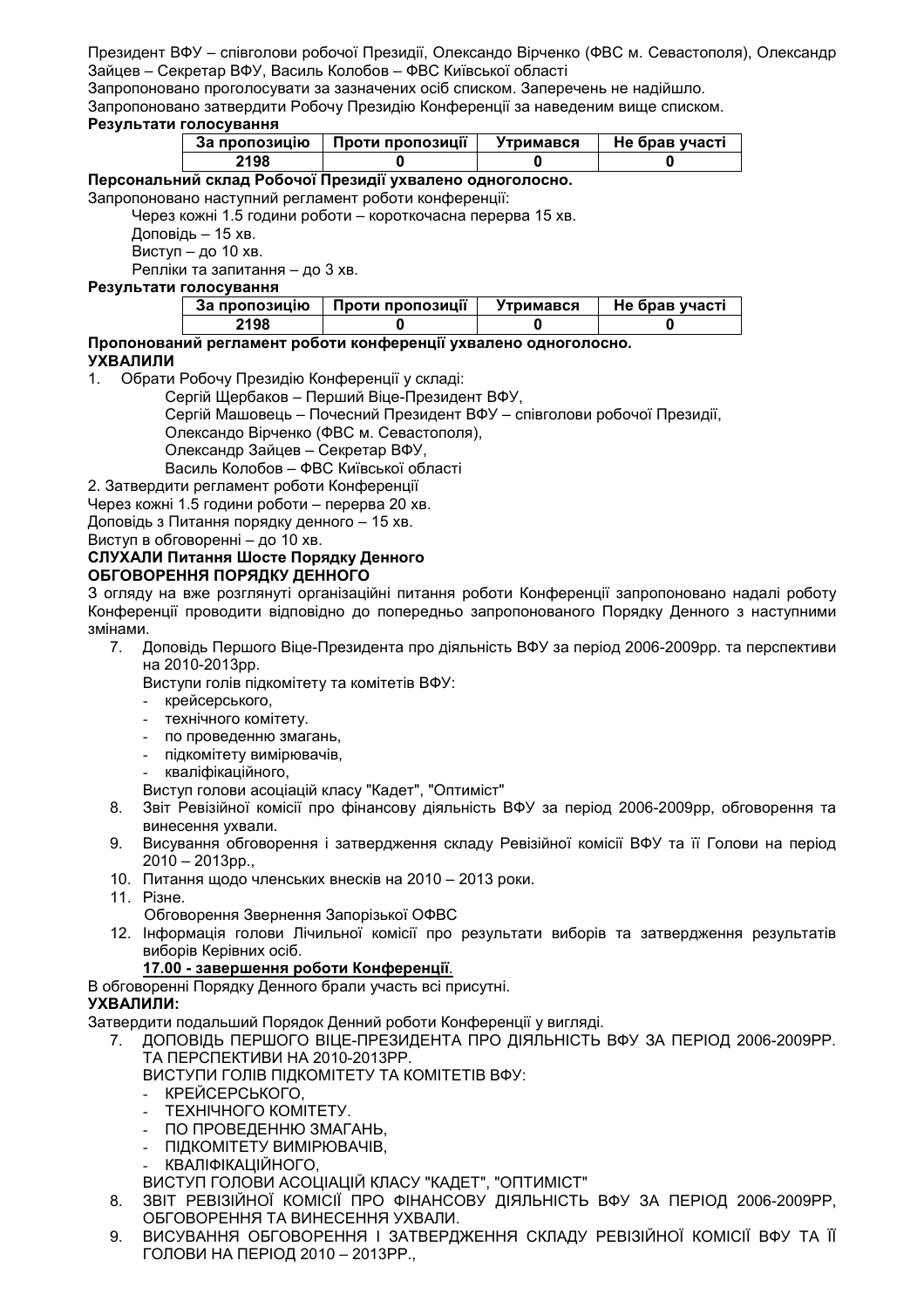- 10. ПИТАННЯ ЩОДО ЧЛЕНСЬКИХ ВНЕСКІВ НА 2010 2013 РОКИ.
- 11. PI3HE.
	- ОБГОВОРЕННЯ ЗВЕРНЕННЯ ЗАПОРІЗЬКОХ ОФВС.
- 12. ІНФОРМАЦІЯ ГОЛОВИ ЛІЧИЛЬНОЇ КОМІСІЇ ПРО РЕЗУЛЬТАТИ ВИБОРІВ ТА ЗАТВЕРДЖЕННЯ РЕЗУЛЬТАТІВ ВИБОРІВ КЕРІВНИХ ОСІБ.

ЗАКЛЮЧНЕ СЛОВО НОВООБРАНОГО ПРЕЗИДЕНТА ВФУ СЕРГІЯ ІСАКОВА

#### 17.00 - ЗАВЕРШЕННЯ РОБОТИ КОНФЕРЕНЦІЇ.

СЛУХАЛИ: Питання Сьоме Порядку Денного ДОПОВІДЬ ПЕРШОГО ВІЦЕ-ПРЕЗИДЕНТА ПРО ДІЯЛЬНІСТЬ ВФУ ЗА ПЕРІОД 2006-2009РР. ТА ПЕРСПЕКТИВИ НА 2010-2013РР

ІНФОРМАЦІЙНІ ЗВІТИ ВІД

Технічного комітету

Крейсерського комітету

Кваліфікаційного комітету

## Комітету по проведенню змагань

#### Спортивного комітету

## Виступ голови асоціацій класу "Кадет", "Оптиміст"

У своїй доповіді Перший Віце-Президент спинився на різних аспектах діяльності ВФУ за період 2006 -2009рр. Розглянуті питання про надання інформації з питань формування збірних команд, розподілу матеріальної частини, взаємодії з Національним Олімпійським комітетом тощо. Зазначено, що розподіл повноважень між ВФУ і Територіальними федераціями не вповні відповідає сьогоднішнім умовам. Питання формування Календаря ВФУ має бути більш справедливим і цьому треба приділяти більше уваги. Розглянуто питання забезпечення спонсорської допомоги та різні можливі форми реалізації, зокрема - створення, за прикладом інших Національних повноважних організацій, Опікунської Ради. Обговорено питання фінансування проведення змагань, фінансової підтримки дитячого спорту, вирішення питань з прикордонною охороною, візової підтримки. В обговоренні брали участь Ю.Даценко, В.Кисельов, Ю.Бородянський, С.Машовець та інші. Після обговорення було надано відповіді на запитання.

Голосування з доповіді не проводилося.

Від Комітетів і Комісій виступили:

Юлій Бородянський - від КРЕЙСЕРСЬКОГО та ТЕХНІЧНОГО КОМІТЕТІВ, з огляду на відсутність з поважних причин Голови ТЕХНІЧНОГО КОМІТЕТУ Петра Авраменка

Сергій МАШОВЕЦЬ – від КОМІТЕТУ по ПРОВЕДЕННЮ ЗМАГАНЬ

Леонід Коваленко - від ПІДКОМІТЕТУ ВИМІРЮВАЧІВ

Володимир КАСЬЯНОВ та Юрій ДАЦЕНКО - від КВАЛІФІКАЦІЙНОГО КОМІТЕТУ

Питання щодо роботи СПОРТИВНОГО КОМІТЕТУ були висвітлені у виступі Першого Віце-Президентва – Головного тренера Збірної команди.

Володимир КИСЕЛЬОВ - від Асоціацій класів CADET та OPTIMIST.

Висвітлили питання роботи Крейсерського та Технічного комітетів щодо реєстрації спортивних яхт та видачі сертифікатів спортивних суден - за 10 років зареєстровано більше ніж 900 крейсерськоперегонових яхт. 803 - на поточний момент, видано більше ніж 610 сертифікатів, питань, питань, пов'язаних з держреєстрацією, використанню шлюзів під час переходів до місць проведення змагань, питання щодо стану спортивних баз, роботи технічних інспекторі. У виступі Голови Крейсерського комітету були також висвітлені питання щодо взаємодії з державними організаціями у питаннях взаємодії та регулювання крейсерського вітрильного спорту України, його розвитку. Зазначено, що й досі лишаються не вирішеними до кінця, а іноді і зовсім неврегульованими, питання та проблеми взаємодії з державними установами, зокрема з Держкордоном України, митницею.

Запропоновано доручити новому складу Президії ВФУ розробити програми розвитку крейсерського вітрильництва в Україні.

Голова Комітету ВФУ по проведенню змагань у своєму виступі зупинився на питаннях розробки методичної документації для суддів ВФУ, перекладі керівних документів ISAF (Правил Вітрильницьких перегонів 2009-2012. Правил щодо спорядження та інших), проблемами щодо видання цих документів та питаннями підготовки суддів (зараз у ВФУ 12 Національних суддів, 5 - національних суддів, які не підтвердили статусу. 2 Національних вимірювача, 12 вимірювачів ВФУ), проведенню суддівських семінарів (проведено 2 семінари суддів та один - суддів-рефері).

Питанням щодо стану справ з правилами вимірювання в України, та вимірювання під час проведення змагань висвітлено у виступі Голови підкомітету вимірювачів ВФУ Леоніда Коваленка.

Голова Кваліфікаційного комітету Володимир Кас'янов повідомив про затвердження і набуття чинності ПОЛОЖЕННЯ про атестацію кваліфікованих яхтсменів спортивних вітрильних суден та роботу кваліфікаційних комісій, затвердження програм підготовки стернових та яхтових капітанів. Вирішено також комплекс питань шодо видачі сертифікатів на керування яхтами дитячих класів OPTIMIST та САDЕТ. Запропоновано вимогу щодо обов'язкової наявності документів на право керування яхтами дитячих та олімпійських класів, про що зазначено у переліку документів у Положенні про Головні змагання ВФУ, які подаються під час подання заявки на змагання, відстрочити до 01 червня 2010 року.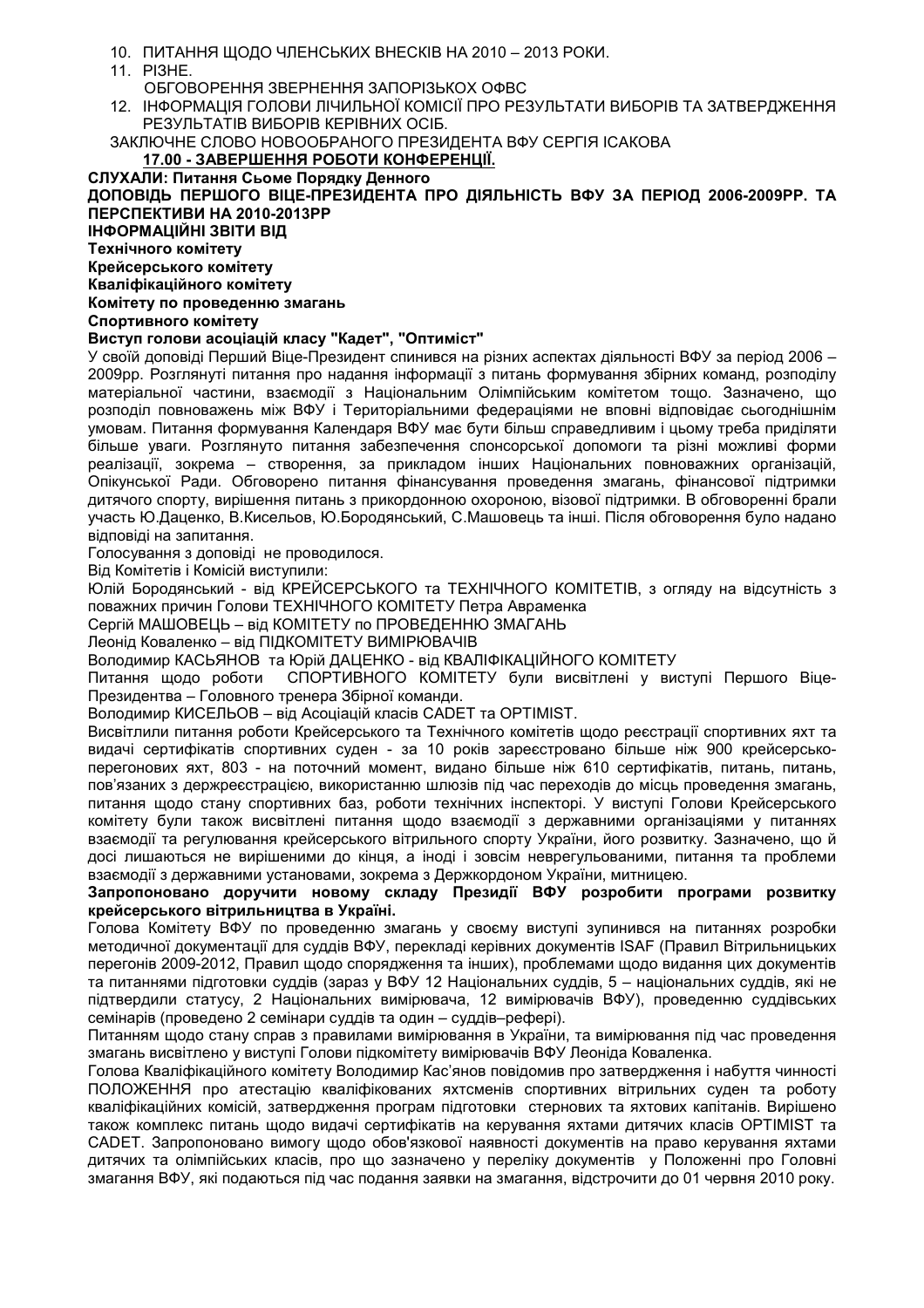#### Результати голосування

| За пропозицію | Проти пропозиції | Утримався | Не брав участі |
|---------------|------------------|-----------|----------------|
| 2198          |                  |           |                |

Розглянуті і інші аспекти діяльності Кваліфікаційного комітету (ліцензування тренерів, курсів та шкіл з підготовки яхтових шкіперів різного рівня та яхтових капітанів тощо)...

У виступі Голови Асоціацій класів ОРТІМІSТ та CADET зазначено, що на поточний момент асоціації об'єднують понад 100 членів Асоціації ОРТІМІSТ та понад 65 - асоціації САDET і є найбільш масовими асоціаціями в Україні. Зазначено, що існує нагальна необхідність розвитку дитячого спорту, підтримання на належному рівні його, як фінансового, так і організаційного забезпечення, існують певні проблеми з рівнем проведення та кількістю змагань, що негативно впливає на розвиток вітрильного спорту взагалі, приєднання України до міжнародної вітрильної спільноти. Суттєві проблеми у діяльності ВФУ викликані також відсутністю затвердженої програми розвитку вітрильного спорту в Україні, хоча проект такої програми було розроблено. Нажаль ще й дотепер ця програма не доопрацьована та не затверджена. До розв'язання цих проблем і має бути прикута увага нового керівництва ВФУ, яке буде обрано на наступний термін.

В обговоренні брали участь всі присутні на конференції члени ВФУ.

Після обговорення запропоновано доповідь Першого Віце-Президента ВФУ про діяльність ВФУ за період 2006-2009рр та Інформаційні виступи голів Комітетів і підкомітета взяти до уваги

#### Результати голосування

| За пропозицію         |      | Проти пропозиції | Утримався | Не брав участі |  |
|-----------------------|------|------------------|-----------|----------------|--|
|                       | 2198 |                  |           |                |  |
| Ухвалено одноголосно. |      |                  |           |                |  |

## **УХВАЛИЛИ**

- Доручити новому складу Президії ВФУ розглянути стан справ у крейсерському  $1<sub>1</sub>$ вітрильництві та розбити програму розвитку крейсерського вітрильництва в Україні
- $2.$ Вимоги щодо обов'язкової наявності документів на право керування яхтами дитячих та олімпійських класів, про що зазначено у переліку документів у Положенні про Головні змагання ВФУ, які подаються під час подання заявки на змагання, відстрочити до 01 червня 2010 року.
- 3. Доручити Президії ВФУ повернутися до питання розробки, доопрацьювання за затвердження програми розвитку вітрильного спорту в Україні.
- 4. Доповідь Президента ВФУ про діяльність ВФУ за період 2006-2009 рр. - Взяти до відома.
- 5. Доповіді Голів Комітетів ВФУ про діяльність за період 2006-2009 рр. - Взяти до відома.

## СЛУХАЛИ: Питання Восьме Порядку Денного

#### ЗВІТ РЕВІЗІЙНОЇ КОМІСІЇ ПРО ФІНАНСОВУ ДІЯЛЬНІСТЬ ВФУ ЗА ПЕРІОД 2006-2009РР, ОБГОВОРЕННЯ ТА ВИНЕСЕННЯ УХВАЛИ

Голова Ревізійної комісії ознайомив присутніх з Актом ревізії фінансової діяльностів ВФУ за період 2006 – 2009 pp. і зазначив, що порушень не зафіксовано. Після обговорення та відповідей на запитання запропоновано затвердити звіт Ревізійної комісії ВФУ щодо фінансової діяльності за 2006 - 2009 pp.

Результати голосування

| За пропозицію | Проти пропозиції | Утримався | Не брав участі |  |
|---------------|------------------|-----------|----------------|--|
| 2198          |                  |           |                |  |

## Ухвалено одноголосно.

**УХВАЛИЛИ** 

Затвердити Звіт Ревізійної комісії ВФУ щодо фінансової діяльності за 2006-2009 рр.  $\mathbf{1}$ 

## СЛУХАЛИ: Питання Дев'яте Порядку Денного

#### ВИСУВАННЯ ОБГОВОРЕННЯ І ЗАТВЕРДЖЕННЯ СКЛАДУ РЕВІЗІЙНОЇ КОМІСІЇ ВФУ ТА ЇЇ ГОЛОВИ НА ПЕРІОД 2010 - 2013 РР.

Відповідно до Статуту ВФУ на новий період 2010-2013 рр необхідно затвердити новий склад комісії. Після обговорення до складу Ревізійної Комісії запропоновано наступних осіб

Запропоновано обрати Ревізійну комісію у складі Олега Перестюка, Олександра Мазіна та Михайла Райхерта

## **УХВАЛИЛИ**

- $1<sub>1</sub>$ Затвердити Ревізійну Комісію ВФУ на 2010 - 2013 рр у складі
	- Олег Перестюк
	- Олександр Мазін
	- Михайло Райхерт

## СЛУХАЛИ: ПИТАННЯ ДЕСЯТЕ ПОРЯДКУ ДЕННОГО

## ПИТАННЯ ЩОДО ЧЛЕНСЬКИХ ВНЕСКІВ НА 2010 - 2013 РОКИ.

Попередній розмір членського внеску у п'ятдесят гривень зараз не відповідає сьогоднішньому стану справ та рівню витрат. Запропоновано внести зміни до зазначеної суми. В обговоренні було висловлено різні пропозиції шодо запровадження різних величин шорічного внеску. Остаточно на голосування внесено три пропозиції шодо величини шорічного членського внеску зі збереженням раніше затверджених відсотків від повного внеску для різних категорій платників та розподілом внеску між Ф ВФУ та територіальними федераціями.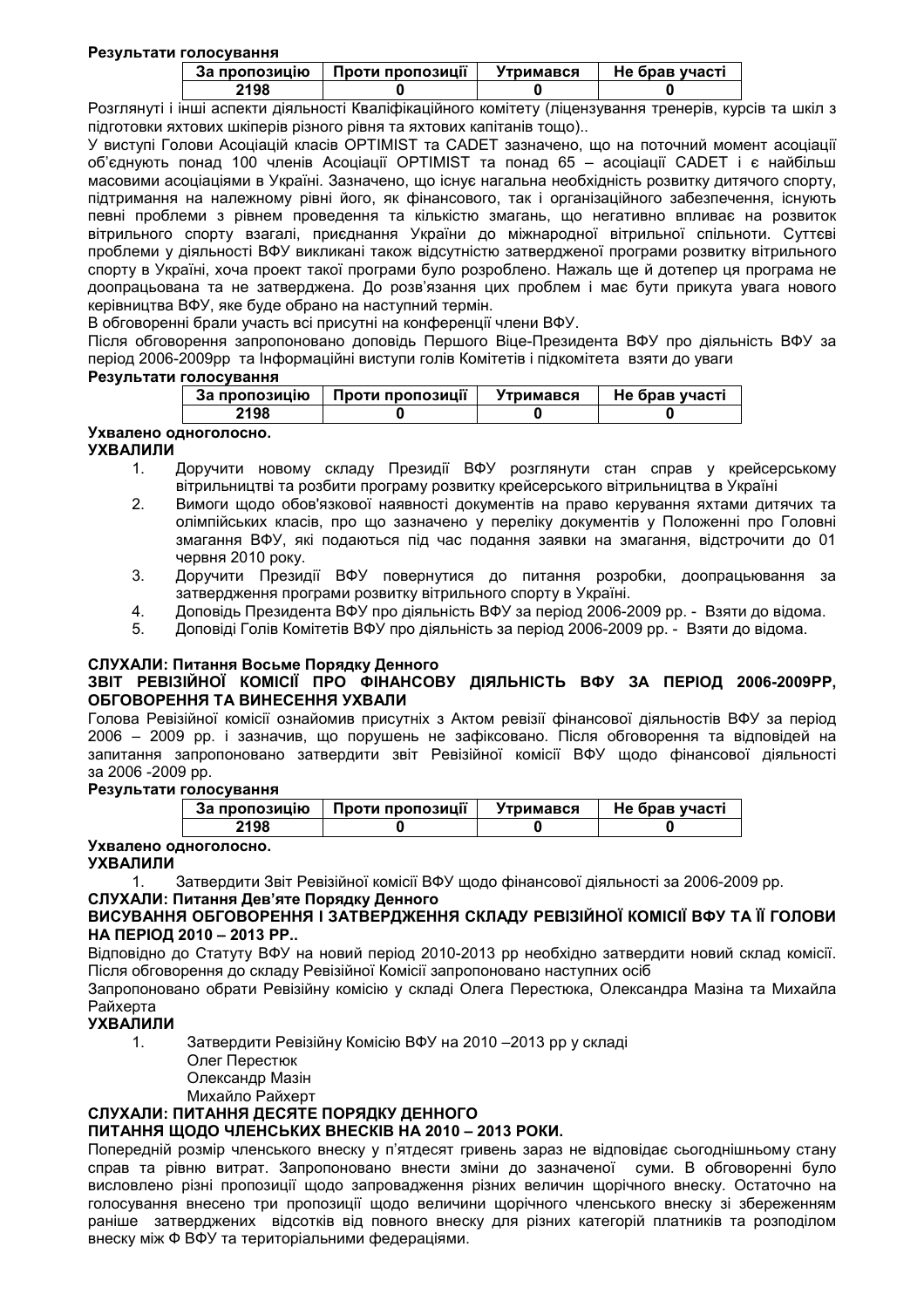- 1 Залишити щорічний членський внесок на попередньому рівні.
- 2 Запровадити щорічний членський внесок у розмірі 80 гривень
- 3 Запровадити щорічний членський внесок у розмірі 100 гривень

## **Результати голосування**

## **453 448K – 411 , 363 448K – 674 , K 448K – 1103 УХВАЛИЛИ**

1. Встановити на 2010 – 2013 рр. повний щорічний членський внесок у розмірі 100 (сто) гривень зі збереженням раніше затвердженого розподілу внеску між ФВУ та територіальними федераціями, а також зі збереженням відсоткового розподілу внеску для різних категорій членів ВФУ та терміну сплати внеску до 01 червня поточного року.

## $C$ ЛУХАЛИ: Питання Одинадцяте Порядку Денного **PI3HE**

## Про Звернення Запорізької ОФВС щодо порушень Положення про вибори Керівних осіб ВФУ

Питання, порушені у Зверненні стосуються проведення виборів Керівних осіб ВФУ, відсутності Програми розвитку вітрильного спорту в Україні, питань стану крейсерського вітрильництва, та питань про інформаційне забезпечення діяльності ВФУ. Крім того у зверненні зазначено, що 45 членів Запорізької ОФВС були змушені відмовитися від участі у голосуванні щодо обрання Керівних осіб ВФУ на підставі порушення під час виборчої кампанії пп. 2.1.1, 2.1.2, 2.1.5 та 2.3.6 Положення про вибори Керівних осіб ВФУ.

В обговоренні запропоновано доопрацювати Положення про вибори керівних осіб ВФУ з врахуванням зазначених пропозицій, а також розглянути інші пропозиції на засіданнях відповідних комітетів і комісій ВФУ.

В обговоренні питання РІЗНЕ виступили також Олександр Вірченко щодо розширення ждерел фінансування вітрильного спорту, Василь Колобов з пропозицією про побудову яхт класу OPTIMIST та САDET виключно під егідою ВФУ, Володимир Кисельов – про закріплення за ВФУ клубів для проведення змагань.

## **J'**

1 ПА Доопрацювати Положення про вибори Керівних осіб ВФУ з врахуванням зауважень та набутого досвіду проведення виборів.

## $3$  інших питань, порушених у п. РІЗНЕ ухвала не виносилася.

#### СЛУХАЛИ: Питання Дванадцяте Порядку Денного ІНФОРМАЦІЯ ГОЛОВИ ЛІЧИЛЬНОЇ КОМІСІЇ ПРО РЕЗУЛЬТАТИ ВИБОРІВ ТА ЗАТВЕРДЖЕННЯ **РЕЗУЛЬТАТІВ ВИБОРІВ КЕРІВНИХ ОСІБ.**

Від імені Лічильної Комісії слово надано Михайлу Райхерту. Комісія підрахувала надані Бюлетені по виборах Керівних осіб ВФУ на 2010-2013 рр. За результатами підрахунку претенденти на керівні посади ВФУ набрали наступну кількість голосів, відповідно до наведенного у таблиці

| Президент                      | Перший Віце-<br>Президент  |                                  |                            | Віце-Президент             |                            |                                | Секретар                  |                                |                       |
|--------------------------------|----------------------------|----------------------------------|----------------------------|----------------------------|----------------------------|--------------------------------|---------------------------|--------------------------------|-----------------------|
| <b>CAKOB Cepriй Михайлович</b> | Сергій Михайлович<br>CAKOB | <b>ЦЕРБАКОВ Сергій Борисович</b> | БАЛАНЮК Олександр Іванович | БОЛОТНІКОВ Володимир Ілліч | ГУСЕНКО Валерій Григорович | ЧЕРВ'ЯКОВ Сергій Ростиславович | ЩЕРБАКОВ Сергій Борисович | ЗАЙЦЕВ Олександр Володимирович |                       |
| $\overline{4}$                 | 13                         | 494                              | 190                        | 305                        | 3                          | $\overline{2}$                 | $\mathbf 0$               | 506                            | м.Київ                |
| 99                             | 16                         | 106                              | 40                         | 25                         | 3                          | $\overline{2}$                 | 6                         | 122                            | м. Севастополь        |
| 139                            | 0                          | 139                              | 0                          | 139                        | 0                          | 0                              | 0                         | 139                            | Дніпропетровської ФВС |
| 158                            | 6                          | 152                              | 0                          | $\mathbf 0$                | 134                        | 18                             | 0                         | 158                            | Донецької ФВС         |
| 63                             | 0                          | 68                               | $\overline{2}$             | 23                         | 3                          | 40                             | 0                         | 68                             | Запорізької ФВС       |
| $\overline{2}$                 | 5                          | 241                              | 243                        | 8                          | 0                          | $\Omega$                       | $\mathbf 0$               | 240                            | ФВС Київської області |
| 204                            | $\overline{7}$             | 197                              | 0                          | $\overline{2}$             | 0                          | 200                            | 0                         | 204                            | Миколаївської ФВС     |
| 216                            | 0                          | 214                              | 0                          | 0                          | 0                          | 216                            | $\mathbf 0$               | 216                            | Одеської ФВС          |
| 22                             | 0                          | 22                               | 0                          | 22                         | 0                          | $\Omega$                       | 0                         | 22                             | Полтавської ФВС       |
| $\mathbf 0$                    | $\mathbf{1}$               | 92                               | 0                          | 64                         | 0                          | 30                             | $\mathsf{O}\xspace$       | 94                             | Харківської ФВС       |
| 109                            | 0                          | 127                              | 0                          | 99                         | $\mathbf 0$                | 28                             | 0                         | 127                            | Херсонської ФВС       |
| 126                            | $\mathbf{1}$               | 123                              | $\mathbf 0$                | 3                          | 0                          | 121                            | 3                         | 126                            | Черкаської ФВС        |
| 10                             | 4                          | 16                               | 10                         | 10                         | $\mathbf 0$                | 0                              | 0                         | 22                             | Індивідуальні         |
| 1152                           | 53                         | 1991                             | 485                        | 700                        | 143                        | 657                            | 9                         | 2044                           |                       |